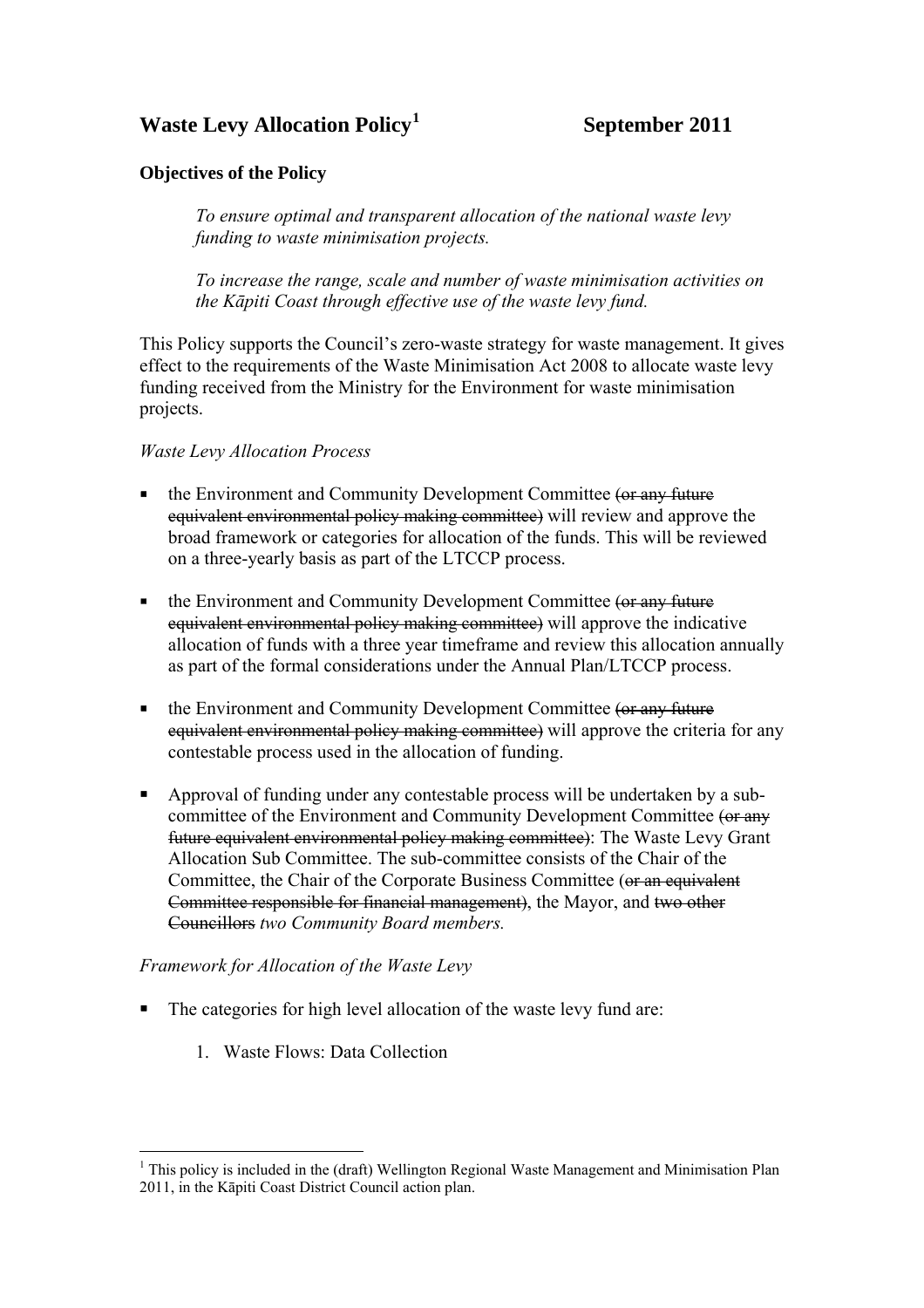To improve the quality and usefulness of data about total waste volumes and waste streams, and movement of waste within, into and out of the District, as a key input into waste minimisation decisions.

2 Minimisation Incentives: Contracts

To achieve continual improvement to contract documentation to maximise incentives for waste minimisation by waste operators and service providers.

3. Community Education and Projects

To achieve a high level of community involvement in practical on-theground waste minimisation projects which encourage a network of community participation and long term action.

4. Innovation: New Technologies and Seed Funding

To encourage the establishment of waste minimisation businesses on the Kāpiti Coast and maximise opportunities for minimisation and economic development through innovative processes and technologies.

 allocation of funding for Categories 3 and 4 will be via an annual contestable process which calls for expressions of interest to identify potential recipients from the fund.

### **Category 3: Community Education and Projects Contestable Fund**

 the criteria for assessment of applications to the Community Projects fund (Category 3) are:

Minimum requirement:

- the project will lead to long term waste minimisation actions by participants;
- the project has a minimum involvement of either 5 households linked to the project or involves businesses or organisations active around waste minimisation; and
- details are provided on the costs of the project and how the contribution sought from the levy fund will be used.

#### Other criteria:

- $\blacksquare$  there is a level of involvement of young people in the project;
- the project involves skills and knowledge within the community about waste minimisation and/or reducing the need for waste;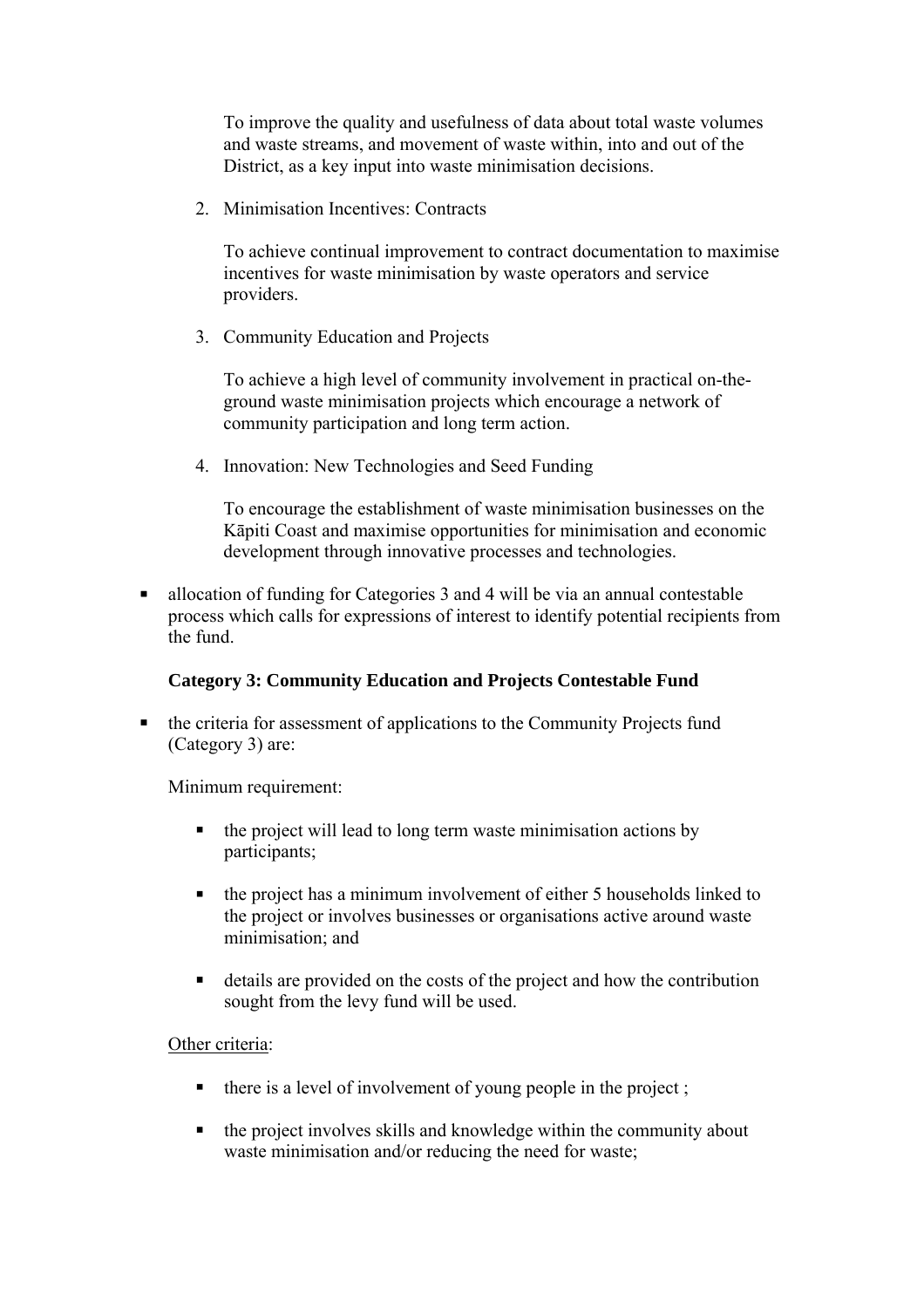the project proposal shows how success will be measured in terms of waste reduction and skills learnt.

### **Category 4: Innovation: New Technologies and Seed Funding Contestable Fund**

- funding for projects under this process will be for up to three years and no more;
- **a** any agreement to provide funds for more than one year will be treated as a contract for service rather than a grant and recipients will be required to provide a performance report;
- funding for new technology initiatives would be provided for technology feasibility and proof of technology (including economics) stages only;
- criteria for the assessment of applications under this contestable process will be:

## **A. For new technology proposals:**

- *a proposal that includes:*
- full concept *description and/or proof* of a unique Intellectual Property (IP) contribution;
- a programme and process for testing
- a programme for business development *of the end product/results of the project/trial*
- **ightharrow indication of other funding contributors.**

### **B. For businesses using proven existing technologies and processes:**

- a business case is provided which includes:
	- evidence of a contract with suppliers which secures access to necessary waste streams *evidence that access to necessary waste streams is secured*;
	- **F** review and independent sign-off of assumptions around waste stream costs, end-use markets and projected revenue, current and projected operating costs;